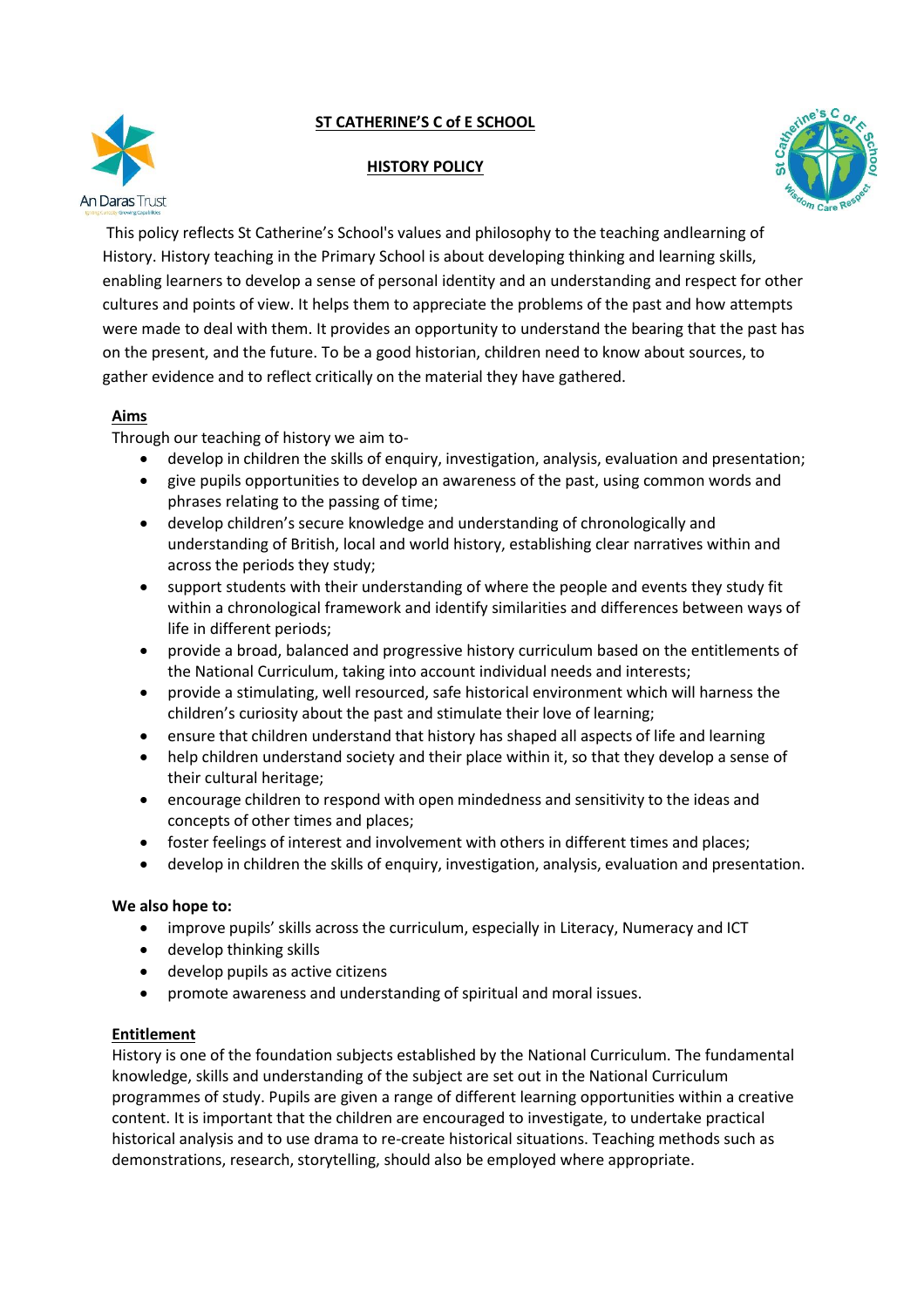# **Expectations**

## **During the Foundation Stage:**

Children in Foundation 1 (Nursery) and 2 (Reception) will explore history through the area of learning entitled Understanding of the World; People and Communities.

#### **By the end of Key Stage 1, most children will be expected to:**

- recognise changes in living memory (linked to aspects of national life where appropriate);
- find out about the lives of significant historical figures, including comparison of those from different periods;
- explore the lives of significant local people;
- be aware of key events e.g. Bonfire night, events of local importance.

Children are encouraged to reflect on their own childhood and those of their parents, access creative resources, appraise and modify their work on a daily basis. Resources are the key to effective practice and children are encouraged to think and work independently.

#### **By the end of Key Stage 2, most children will be expected to:**

- explore British History (taught chronologically) Stone Age to Iron Age, Roman Empire and impact on Britain, Anglo-Saxons & Vikings, Ancient Greece including an extended period study;
- broader (non-European society) history study;
- a local history study.

#### **Programmes of Study**

History is a National Curriculum foundation subject with designated programmes of study.

The programmes of study for both Key Stage 1 and 2 are based on:

- teaching concepts, skills and knowledge through a variety of approaches including visits, use of sites and primary evidence;
- providing opportunities for pupils to practice the skills necessary for systematic historical investigation;
- identifying, promoting and reinforcing positive historical attitudes and encouraging children to use historical facts to back up their opinions;
- planning taking into account children's abilities, interests, previous knowledge and experiences to ensure appropriate coverage and progression;
- relating historical situations to modern day life wherever possible.

## **Teaching and learning style**

Children are taught in their normal class group for history and classroom organisation will depend on the needs and abilities of the pupils and also on the aims of the lesson. In planning historical work teachers are mindful of the ways in which pupils learn. The teaching of history reflects different teaching and learning styles to ensure full inclusion, such as whole-class lessons, group, paired and individual work and we combine these with enquiry-based research activities. We encourage children to ask as well as answer historical questions.

## **Planning**

In our school we plan History as part of our whole school themed Curriculum and the aims and objectives are covered presently through termly topics in our long term plan, as well as special themed activities suchas trips to areas of local interest as well as visitors to the school. Progression in planning is laid out for each class year groups. Learning activities should be sequenced to ensure progression and continuity throughout the school.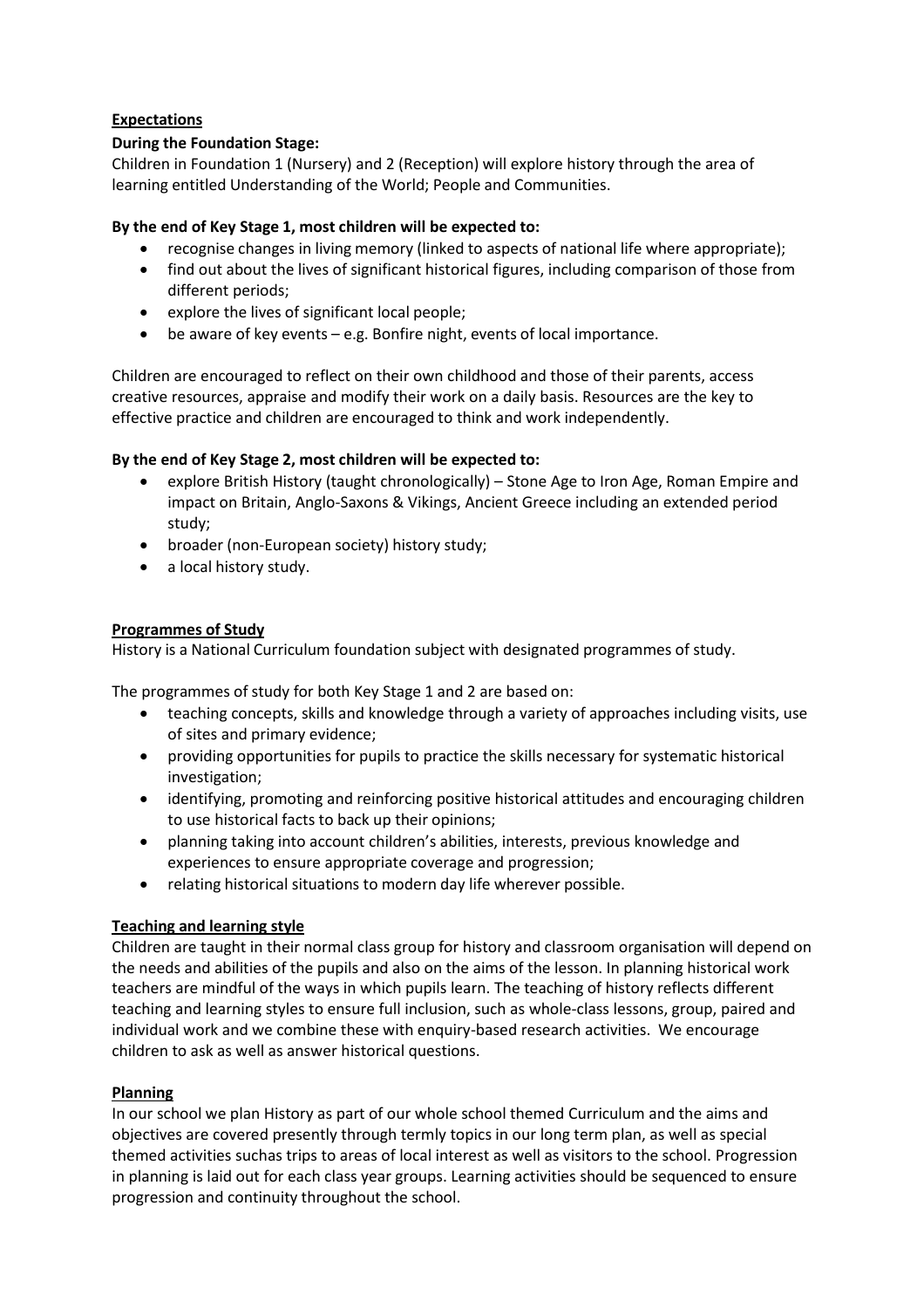#### **Assessment for learning**

Children demonstrate their ability in history in a variety of different ways. Teachers will assess children's work through a combination of formal and informal tasks, by making informal judgements during lesson, discussions, question and answer techniques and observation. Children are encouraged to take part in a range of self-assessment and evaluation activities such as peer marking and noting achievement against objectives and success criteria, the '*What I'm Looking For…*' statements. On completion of a piece of work, the teacher assesses the work by marking and commenting as necessary and uses this information to plan future learning. Written or verbal feedback is given to the child to help guide his or her progress. Children are encouraged to make judgements about how they can improve their own work and edit where appropriate.

#### **Resources**

Resources form an important part of curriculum delivery. Access to resources is sometimes a determining factor in classroom organisation. As part of their historical work, all pupils have opportunities to use ICT and a variety of data, such as books and artefacts where this serves to enhance their learning.

## **The Role of the Subject Leader**

- To undertake monitoring of standards in history and use this to inform the history action plan.
- Provide leadership and management of their subject to secure high-quality teaching and learning.
- Play a key role in motivating, supporting and modelling good practice for all staff.
- Take a lead in policy development and review.
- To liaise with outside agencies and attend subject specific courses.
- To report to the Head teacher and Governing Body on history-related issues.
- To plan and organise the allocation and purchase of resources in accordance with available budget.

## **Monitoring and Evaluation**

Monitoring and evaluation is carried out on a number of levels to enhance the teaching and learning of history in our school:

- class teacher and teaching assistants
- headteacher
- external inspectors
- History Lead

Monitoring may be through a range of methods including:

- Assessment of pupils' work and achievement
	- Work analysis
	- Planning analysis
	- Staff discussion and feedback

## **Equality Statement**

We are committed to providing equal opportunities for everyone. We value the diversity of individuals within the school and beyond, and do not discriminate. Learning to live and work together, and respect each other is encouraged throughout the school.

## **S.E.N.D**

Work will be differentiated appropriately and, where necessary the child may have the support of a TA or classroom helper. Everything should be done to avoid highlighting the disabilities of a particular child. Support may be especially necessary during field study activities.